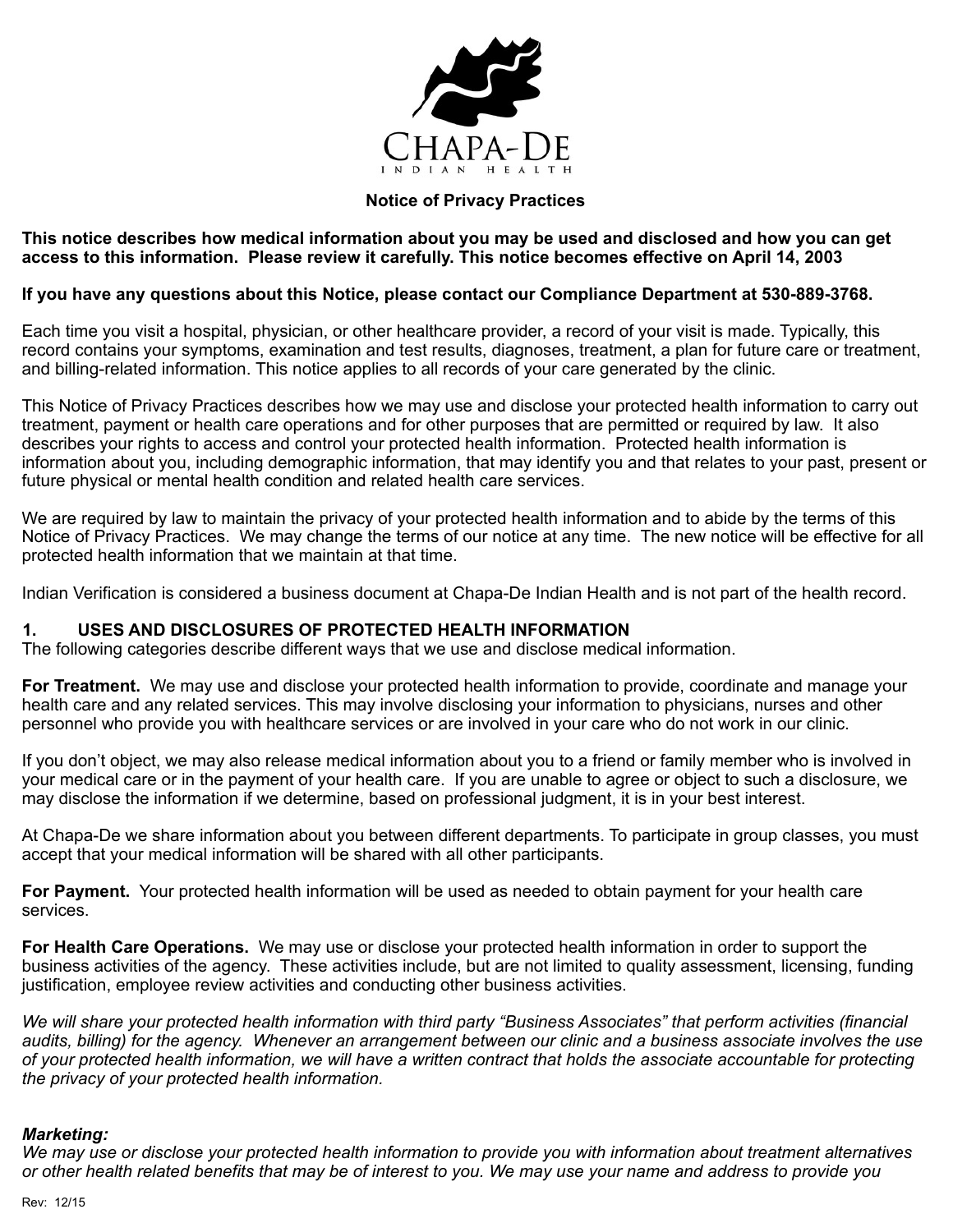*information about products and services that we believe may be beneficial to you. You may contact our Compliance Director to request that these materials not be sent to you. We will not contact you to help raise funds or release your information to anyone else to do so.* 

## *Appointment Reminders and Test Results:*

*We may use and disclose medical information to contact you as a reminder of an appointment or to schedule an appointment for care. This may involve leaving a message stating your test results are/are not within expected range. You will be notified by phone, voicemail, mail, text, or email that you provide unless requested otherwise in writing. Please use our Request for Confidential Communications form if possible.* 

#### **2. OTHER PERMITTED AND REQUIRED USES AND DISCLOSURES THAT MAY BE MADE WITHOUT YOUR PERMISSION OR OPPORTUNITY TO OBJECT.**

We may use or disclose your protected health information in the following situations without your authorization.

**Required by Law:** We will disclose medical information about you when required to do so by federal, state or local law.

**Public Health:** We may disclose protected health information about you for public health. These agencies will be permitted by law to receive such disclosures. The disclosure will be made for the purpose of controlling disease, injury or disability.

**Communicable Diseases:** We may disclose protected health information, if authorized by law, to a person who may have been exposed to a communicable disease or may otherwise be at risk of contracting or spreading the disease or condition.

**Health Oversight:** We may disclose medical information to health oversight agencies for activities authorized by law. These oversight activities include audits, investigations, inspections, licensure and accreditation. These activities are necessary for the government to monitor the health care system, government programs and compliance with civil rights.

**Abuse or Neglect:** We may disclose your protected health information to a public health authority that is authorized by law to receive reports of child abuse or neglect. Consistent with applicable state and federal laws, if we believe you have been the victim of abuse, we may disclose your protected health information to the agency authorized to receive such information.

**Legal Proceedings:** We may disclose protected health information about you in response to a court or administrative order. We may also disclose information about you in response to a subpoena or other lawful process.

**Food and Drug Administration:** We may disclose protected health information to a person or company required to report adverse events, product defects or problems as required by the Food and Drug Administration.

**Law Enforcement:** We may also disclose protected health information so long as applicable legal requirements are met, for law enforcement purposes. Law enforcement purposes may include disclosures to prevent or lessen an immediate, serious threat to the health or safety of an identified person

**Coroners, Medical Examiners:** We may release medical information to a coroner or medical examiner. This may be necessary, for example, to identify a deceased person or determine the cause of death.

**Organ Donation:** We may release medical information to an organ procurement organization or tissue bank to help with an organ donation or transplantation.

**Business Associates:** We may release medical information to businesses that perform a function on behalf of Chapa-De Indian Health Program. As stated above, *we will have a written contract that holds the associate accountable for protecting the privacy of your protected health information.* 

**Worker's Compensation:** We may disclose your protected health information as authorized to comply with worker's compensation laws and other similar programs.

**Inmates:** If you are an inmate of a correctional institution or under the custody of a law enforcement official, we may release medical information about you to the correctional institution or law enforcement official. This release may be necessary for the institution to provide you with health care, to protect your safety and the safety of others, or for the safety and security of the correctional institution.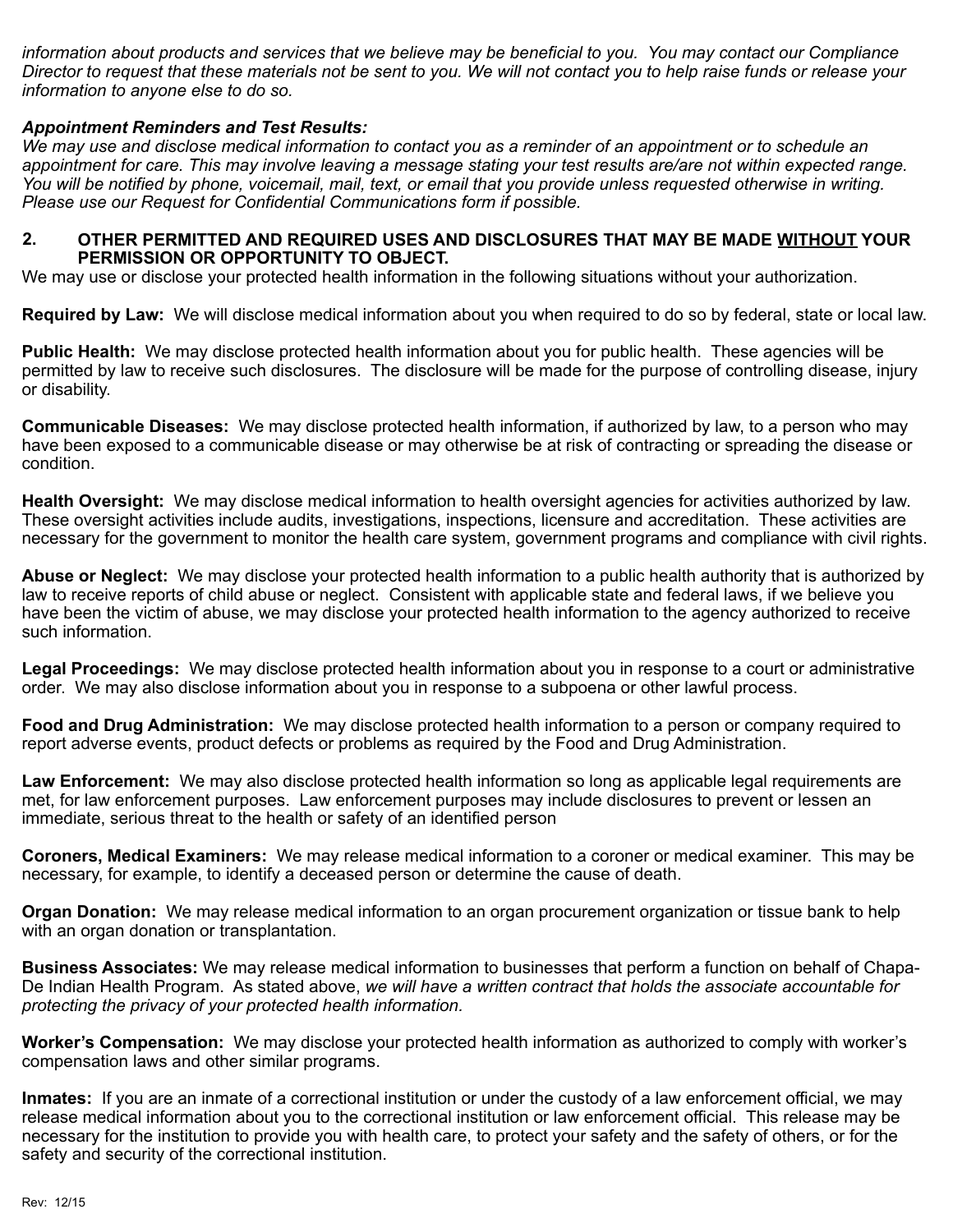**Emergencies:** We may use or disclose your protected health information in an emergency situation. If this happens, we will try to obtain your consent as soon as reasonably possible.

**Disaster Coordination**: We may also give information to an authorized public or private entity to assist in disaster relief efforts primarily to coordinate uses and disclosures to others involved in your health care.

### **3. USES AND DISCLOSURES OF PROTECTED HEALTH INFORMATION BASED UPON YOUR WRITTEN PERMISSION**

All other uses and disclosures of your protected health information not described in this notice will be made only with your written authorization, unless otherwise permitted or required by law. We also acknowledge that your permission is required for the sale of your medical information. It is also our policy not to use or disclose your psychotherapy notes without your written authorization.

You may revoke any authorizations to release medical information at any time, in writing, except to the extent that the clinic has taken an action in reliance on the use or disclosure indicated in the authorization. Forward all requests to the Compliance Director.

# **4. YOUR RIGHTS REGARDING MEDICAL INFORMATION ABOUT YOU**

You have the following rights regarding medical information we maintain about you:

**Right to Inspect and Copy:** You have the right to inspect and copy medical information that is maintained in a designated record set and may be used to make decisions about your care. This includes medical and billing records, but does not include psychotherapy notes.

To inspect and copy medical information that may be used to make decisions about you, you must submit your request in writing to Chapa-De Indian Health Program using the *Patient Access to PHI Request Form*. If you request a copy of the information, we will charge a fee for the costs of copying, mailing or other supplies associated with your request.

We may deny your request to inspect and copy in certain limited circumstances. Depending on the situation, a decision to deny access may be reviewable. In this case you may request that the denial be reviewed. Another licensed health care professional, who is not the person who denied your request, will be chosen by Chapa-De to review your request and the denial. Chapa-De will comply with the outcome of their review.

The Health Information Exchange is an agreement between participating health care providers that allows all the Indian Health Clinics you visit to coordinate your care by sharing medical information including lab results, medications, etc. The goal of the Health Information Exchange is to make sure Indian Health Service providers have all your important medical information when they see you so they can provide the best care possible. Sharing your information in the Health Information Exchange is not required and you will have the opportunity to opt out of participation if you choose to do so.

**Right to Amend:** If you feel that the medical information we maintain about you in a designated record set is incorrect or incomplete, you may ask us to amend the information. You have the right to request an amendment for as long as we maintain the information.

To request an amendment, your request must be made in writing using the *Request for Correction Form* and must be submitted to our Compliance Director. In addition, you must provide a reason that supports your request. In certain situations we may deny your request if you ask us to amend information that:

- 1) Was not created by us, unless the person or entity that created it is no longer available to make the amendment
- 2) Is not part of the medical information kept by Chapa-De
- 3) Is not part of the designated record set
- 4) Is complete, timely, and accurate

**Right to an Accounting of Disclosures:** You have the right to receive an accounting of certain disclosures for purposes other than treatment, payment or health care operations as described above in this notice. This list excludes those disclosures made with your authorization, to you or to friends and family involved in your care. To request this list you must submit your request in writing to our Compliance Director. You may receive this information for disclosures that occurred after April 14, 2003.

**Right to Request Restrictions:** You have the right to request a restriction or limitation on the medical information we use or disclose about you for treatment, payment or health care operations. You also have the right to request a limit on